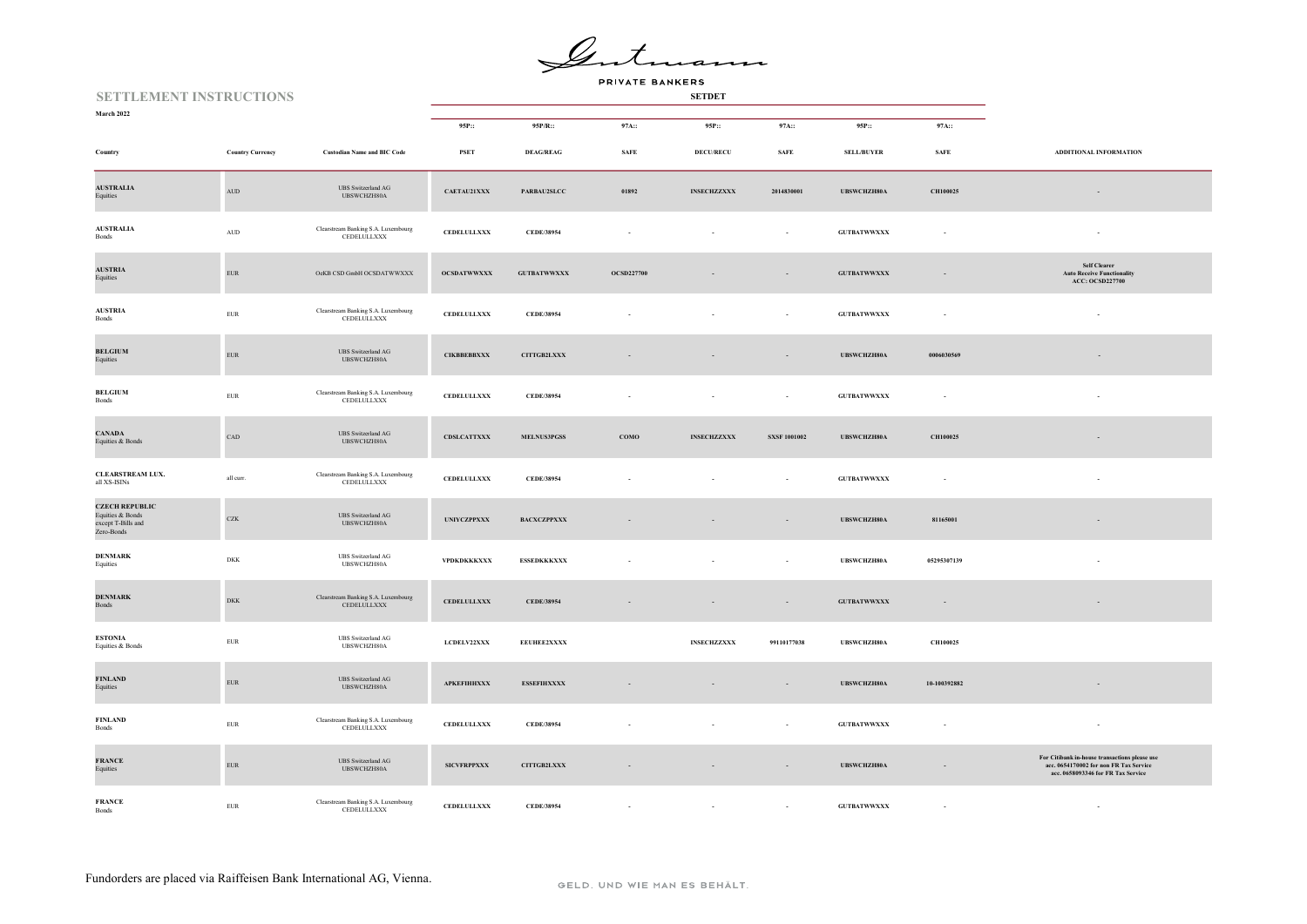Gente iann

| <b>SETTLEMENT INSTRUCTIONS</b>                                                                                                    |                             |                                                                                                                      |                    |                    |                                |                    |             |                     |                          |                                                                                                                                                                                 |
|-----------------------------------------------------------------------------------------------------------------------------------|-----------------------------|----------------------------------------------------------------------------------------------------------------------|--------------------|--------------------|--------------------------------|--------------------|-------------|---------------------|--------------------------|---------------------------------------------------------------------------------------------------------------------------------------------------------------------------------|
| March 2022                                                                                                                        |                             |                                                                                                                      | 95P::              | 95P/R::            | 97A::                          | 95P::              | 97A::       | 95P::               | 97A::                    |                                                                                                                                                                                 |
| Country                                                                                                                           | <b>Country Currency</b>     | <b>Custodian Name and BIC Code</b>                                                                                   | PSET               | <b>DEAG/REAG</b>   | $\operatorname{\mathbf{SAFE}}$ | <b>DECU/RECU</b>   | <b>SAFE</b> | SELL/BUYER          | <b>SAFE</b>              | ADDITIONAL INFORMATION                                                                                                                                                          |
| <b>GERMANY</b><br>Equities - CBF                                                                                                  | ${\rm EUR}$                 | <b>UBS</b> Switzerland AG<br>UBSWCHZH80A                                                                             | <b>DAKVDEFFXXX</b> | <b>UBSWCHZHT2S</b> | DAKV8146000                    |                    | $\sim$      | <b>GUTBATWWXXX</b>  | $\sim$                   |                                                                                                                                                                                 |
| <b>GERMANY</b><br><b>Equities - CBF - Tax Service</b><br>(only Funds with "Statusbescheinigung" from<br>the German Tax Authority) | EUR                         | <b>UBS</b> Switzerland AG<br>UBSWCHZH80A                                                                             | <b>DAKVDEFFXXX</b> | UBSWCHZH838        | DAKV4838000                    |                    | $\sim$      | <b>GUTBATWWXXX</b>  | $\overline{\phantom{a}}$ |                                                                                                                                                                                 |
| <b>GERMANY</b><br>Equities - CBL                                                                                                  | ${\rm EUR}$                 | <b>UBS</b> Switzerland AG<br>UBSWCHZH80A                                                                             | <b>CEDELULLXXX</b> | CEDE/68146         |                                |                    |             | <b>GUTBATWWXXX</b>  | $\sim$                   |                                                                                                                                                                                 |
| <b>GERMANY</b><br>Bonds                                                                                                           | ${\tt EUR}$                 | $\begin{minipage}{.4\linewidth} \textbf{Clearstream Banking S.A. Luxembourg} \\ \textbf{CEDELULLXXX} \end{minipage}$ | <b>CEDELULLXXX</b> | CEDE/38954         |                                |                    |             | <b>GUTBATWWXXX</b>  |                          |                                                                                                                                                                                 |
| <b>GREECE</b><br>Equities & Bonds                                                                                                 | ${\rm EUR}$                 | Clearstream Banking S.A. Luxembourg<br>CEDELULLXXX                                                                   | <b>CEDELULLXXX</b> | CEDE/38954         |                                |                    |             | <b>GUTBATWWXXX</b>  | $\overline{\phantom{a}}$ | SAT code: 0000140224-4<br>SAT account: 0558822619-6<br>Operator code: 0000000505                                                                                                |
| <b>HONG KONG</b><br>Equities                                                                                                      | <b>HKD</b>                  | <b>UBS</b> Switzerland AG<br>UBSWCHZH80A                                                                             | <b>ХНКСНКН1ХХХ</b> | SWDRHKH2XXX        | B01161                         |                    |             | UBSWCHZH80A         | 2144850800               |                                                                                                                                                                                 |
| <b>HONG KONG</b><br>Bonds                                                                                                         | <b>HKD</b>                  | <b>UBS</b> Switzerland AG<br>URSWCHZH80A                                                                             | НКМАНКНСХХХ        | <b>CITIHKHXXXX</b> | <b>CIHK001</b>                 |                    | $\sim$      | <b>UBSWCHZH80A</b>  | 2368810000               |                                                                                                                                                                                 |
| <b>HUNGARY</b><br>Equities & Bonds                                                                                                | ${\rm HUF}$                 | <b>UBS</b> Switzerland AG<br>UBSWCHZH80A                                                                             | <b>KELRHUHBXXX</b> | <b>CITIHUHXXXX</b> | 0410                           |                    |             | UBSWCHZH80A         | $\sim$                   | 7200095001 (Individual Clients NOT Domiciled in Hungary)<br>7200095006 (Individual Clients Domiciled in Hungary)<br>7200095005 (Corporate Clients)<br>7200095013 (LTIA Clients) |
| <b>IRELAND</b><br>Equities                                                                                                        | $\text{EUR}$ / $\text{GBP}$ | <b>UBS</b> Switzerland AG<br>UBSWCHZH80A                                                                             | <b>CRSTGB22XXX</b> | <b>CRST/KPUAG</b>  |                                |                    |             | UBSWCHZH80A         | 2288733                  |                                                                                                                                                                                 |
| <b>IRELAND</b><br>Bonds                                                                                                           | ${\rm EUR}$                 | Clearstream Banking S.A. Luxembourg<br>CEDELULLXXX                                                                   | <b>CEDELULLXXX</b> | CEDE/38954         |                                |                    |             | <b>GUTBATWWXXX</b>  |                          |                                                                                                                                                                                 |
| <b>IRELAND</b><br>IE ETF's converted into<br>international ETF structure (ICSD)                                                   | all curr.                   | <b>UBS</b> Switzerland AG<br>UBSWCHZH80A                                                                             | <b>CEDELULLXXX</b> | CEDE/13463         |                                |                    |             | ${\tt GUTBATWWXXX}$ | $\omega$                 |                                                                                                                                                                                 |
| <b>ITALY</b><br>Equities                                                                                                          | ${\rm EUR}$                 | <b>UBS</b> Switzerland AG<br>UBSWCHZH80A                                                                             | MOTIITMMXXX        | <b>CITIITMXXXX</b> | MOTICITIITMXXXX6356600         |                    |             | UBSWCHZH80A         | 1252059                  | SAC (Securities Account of delivery/receving party)<br>MOTICITIITMXXXX6356600                                                                                                   |
| <b>ITALY</b><br>Bonds                                                                                                             | ${\rm EUR}$                 | Clearstream Banking S.A. Luxembourg<br>CEDELULLXXX                                                                   | <b>CEDELULLXXX</b> | CEDE/38954         |                                |                    |             | <b>GUTBATWWXXX</b>  | $\sim$                   |                                                                                                                                                                                 |
| <b>JAPAN</b><br>Equities & Bonds (Corp.)                                                                                          | $_{\rm JPY}$                | <b>UBS</b> Switzerland AG<br>UBSWCHZH80A                                                                             | <b>JJSDJPJTXXX</b> | <b>BOTKJPJTXXX</b> |                                | <b>INSECHZZXXX</b> | 100300300   | UBSWCHZH80A         | CH100025                 |                                                                                                                                                                                 |
| <b>NETHERLANDS</b><br>Equities                                                                                                    | ${\rm EUR}$                 | <b>UBS</b> Switzerland AG<br>UBSWCHZH80A                                                                             | NECINL2AXXX        | CITTGB2LXXX        |                                |                    | $\sim$      | UBSWCHZH80A         | 0000712656               |                                                                                                                                                                                 |
| <b>NETHERLANDS</b><br><b>Bonds</b>                                                                                                | <b>EUR</b>                  | Clearstream Banking S.A. Luxembourg<br>CEDELULLXXX                                                                   | <b>CEDELULLXXX</b> | CEDE/38954         |                                |                    |             | <b>GUTBATWWXXX</b>  | $\sim$                   | $\sim$                                                                                                                                                                          |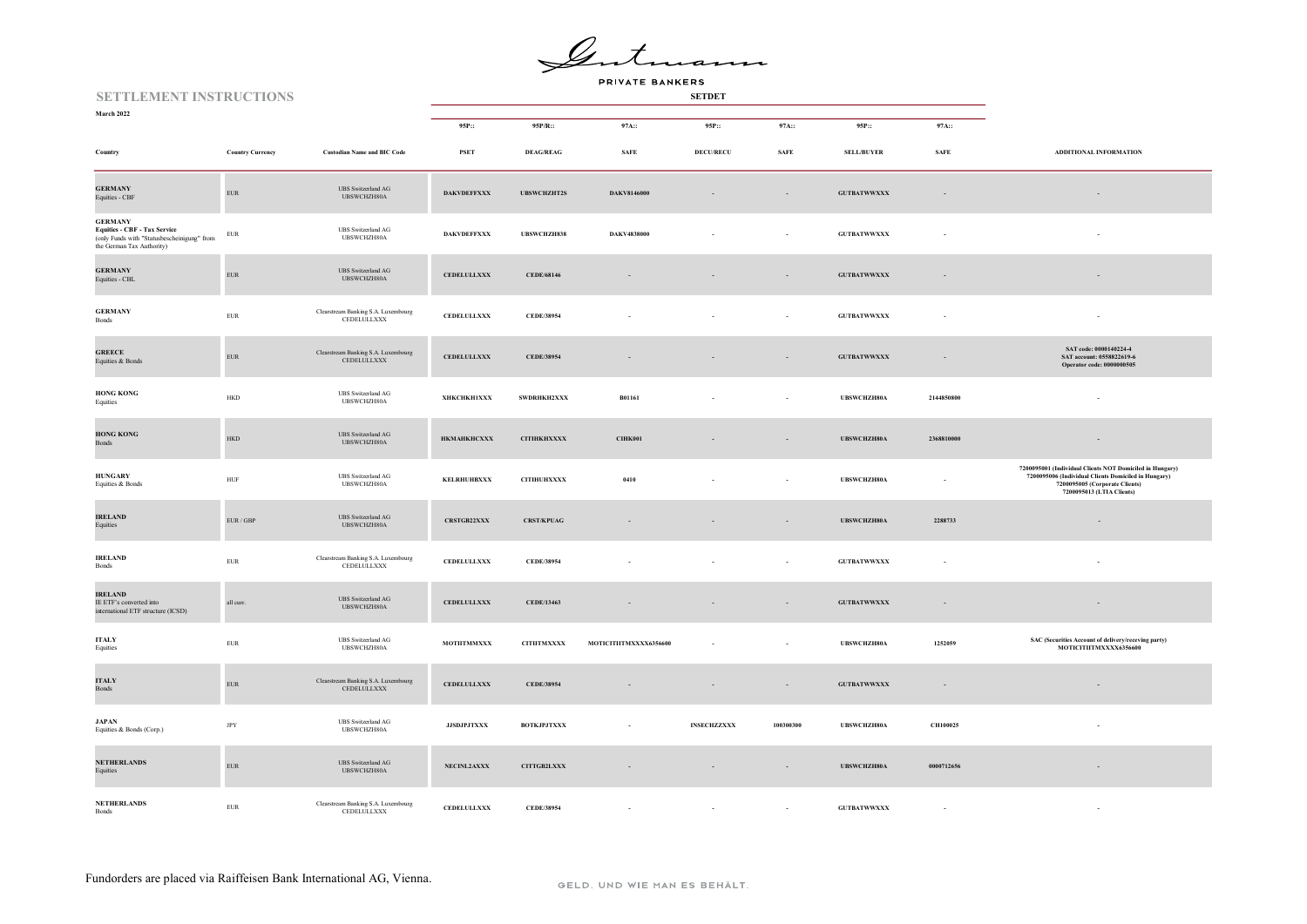Gente ann

| <b>SETTLEMENT INSTRUCTIONS</b>                   |                             |                                                    |                                                      |                      |             |                    |                              |                      |                              |                               |
|--------------------------------------------------|-----------------------------|----------------------------------------------------|------------------------------------------------------|----------------------|-------------|--------------------|------------------------------|----------------------|------------------------------|-------------------------------|
| <b>March 2022</b>                                |                             |                                                    | 95P::                                                | 95P/R::              | 97A::       | 95P::              | 97A::                        | 95P::                | 97A::                        |                               |
| Country                                          | <b>Country Currency</b>     | <b>Custodian Name and BIC Code</b>                 | PSET                                                 | <b>DEAG/REAG</b>     | <b>SAFE</b> | <b>DECU/RECU</b>   | $\ensuremath{\mathbf{SAFE}}$ | <b>SELL/BUYER</b>    | $\ensuremath{\mathbf{SAFE}}$ | ADDITIONAL INFORMATION        |
| <b>NEW ZEALAND</b><br>Equities & Bonds           | $_{\rm NZD}$                | <b>UBS</b> Switzerland AG<br>UBSWCHZH80A           | RBNZNZ22XXX                                          | PARBAU2SNZL          | $\sim$      | <b>INSECHZZXXX</b> | 2014835001                   | UBSWCHZH80A          | CH100025                     | $\sim$                        |
| <b>NORWAY</b><br>Equities                        | $_{\mathrm{NOK}}$           | <b>UBS</b> Switzerland AG<br>UBSWCHZH80A           | VPSNNOKKXXX                                          | <b>ESSENOKXXXX</b>   |             |                    | $\sim$                       | UBSWCHZH80A          | 097500342429                 | $\sim$                        |
| <b>NORWAY</b><br>Bonds                           | $_{\mathrm{NOK}}$           | Clearstream Banking S.A. Luxembourg<br>CEDELULLXXX | <b>CEDELULLXXX</b>                                   | CEDE/38954           | $\sim$      |                    | $\sim$                       | <b>GUTBATWWXXX</b>   | $\sim$                       | $\overline{\phantom{a}}$      |
| POLAND<br>Equities & Bonds<br>except Zero-Bonds  | $\mbox{PLN}$                | <b>UBS</b> Switzerland AG<br>UBSWCHZH80A           | <b>KDPWPLPWXXX</b>                                   | <b>PKOPPLPWCUS</b>   |             |                    | ÷,                           | UBSWCHZH80A          | 5589901                      |                               |
| <b>PORTUGAL</b><br>Equities                      | ${\rm EUR}$                 | <b>UBS</b> Switzerland AG<br>UBSWCHZH80A           | <b>IBLSPTPPXXX</b>                                   | ${\bf CITIPTPXXXX}$  |             |                    |                              | UBSWCHZH80A          | 7002140280                   |                               |
| <b>PORTUGAL</b><br>Bonds                         | ${\rm EUR}$                 | Clearstream Banking S.A. Luxembourg<br>CEDELULLXXX | <b>CEDELULLXXX</b>                                   | CEDE/38954           |             |                    |                              | <b>GUTBATWWXXX</b>   | $\sim$                       |                               |
| <b>SINGAPORE</b><br>Equities & Corporate Bonds   | $_{\rm SGD}$                | UBS Switzerland AG<br>UBSWCHZH80A                  | CDPLSGSGXXX                                          | $\sf CITISGSGXXX$    |             |                    | $\sim$                       | UBSWCHZH80A          | 8184303001                   | $\sim$                        |
| <b>SINGAPORE</b><br>Government Bonds             | $_{\rm SGD}$                | <b>UBS</b> Switzerland AG<br>UBSWCHZH80A           | MASGSGSMXXX                                          | <b>CITISGSGXXX</b>   |             |                    | $\sim$                       | <b>UBSWCHZH80A</b>   | 8184303001                   | $\sim$                        |
| <b>SLOVAK REPUBLIC</b><br>Equities & Bonds       | ${\rm EUR}$                 | <b>UBS</b> Switzerland AG<br>UBSWCHZH80A           | CSDSSKBAXXX                                          | <b>UNCRSKBXXXX</b>   | $\sim$      | <b>BKAUATWWXXX</b> | 700200666897                 | UBSWCHZH80A          | 0001-57404/12                | ٠                             |
| <b>SLOVENIA</b><br>Equities & Bonds              | ${\rm EUR}$                 | UBS Switzerland AG<br>UBSWCHZH80A                  | KDDSSI22XXX                                          | <b>BACXSI22XXX</b>   | ×.          | <b>BKAUATWWXXX</b> | 33604009                     | UBSWCHZH80A          | 00015740414                  |                               |
| <b>SOUTH AFRICA</b><br>Equities & Bonds (listed) | $\mbox{ZAR}$                | <b>UBS</b> Switzerland AG<br>UBSWCHZH80A           | $\operatorname{STRAZAJJXXX}$                         | <b>FIRNZAJJXXX</b>   |             |                    | $\sim$                       | UBSWCHZH80A          | ZA0000048186                 |                               |
| <b>SPAIN</b><br>Equities                         | ${\rm EUR}$                 | <b>UBS</b> Switzerland AG<br>UBSWCHZH80A           | $\begin{array}{ll} \textbf{IBRCESMMXXX} \end{array}$ | <b>CITIESMXXXX</b>   |             |                    | $\sim$                       | <b>UBSWCHZH80A</b>   | 4428290000                   | Registration BIC: UBSWCHZH80A |
| <b>SPAIN</b><br>Bonds                            | ${\rm EUR}$                 | Clearstream Banking S.A. Luxembourg<br>CEDELULLXXX | <b>CEDELULLXXX</b>                                   | CEDE/38954           |             |                    | $\sim$                       | $\qquad$ GUTBATWWXXX | $\sim$                       |                               |
| <b>SWEDEN</b><br>Equities                        | ${\rm SEK}$                 | UBS Switzerland AG<br>UBSWCHZH80A                  | VPCSSESSXXX                                          | <b>ESSESESSXXX</b>   |             |                    | $\sim$                       | UBSWCHZH80A          | 01-100 201 645               |                               |
| <b>SWEDEN</b><br>Bonds                           | ${\rm SEK}$                 | Clearstream Banking S.A. Luxembourg<br>CEDELULLXXX | <b>CEDELULLXXX</b>                                   | CEDE/38954           |             |                    |                              | $\qquad$ GUTBATWWXXX | $\sim$                       | $\overline{\phantom{a}}$      |
| <b>SWITZERLAND</b><br>Equities                   | $\mbox{CHF}$<br>${\rm EUR}$ | <b>UBS</b> Switzerland AG<br>UBSWCHZH80A           | <b>INSECHZZXXX</b>                                   | <b>SCOM/CH100025</b> |             |                    |                              | <b>GUTBATWWXXX</b>   |                              |                               |